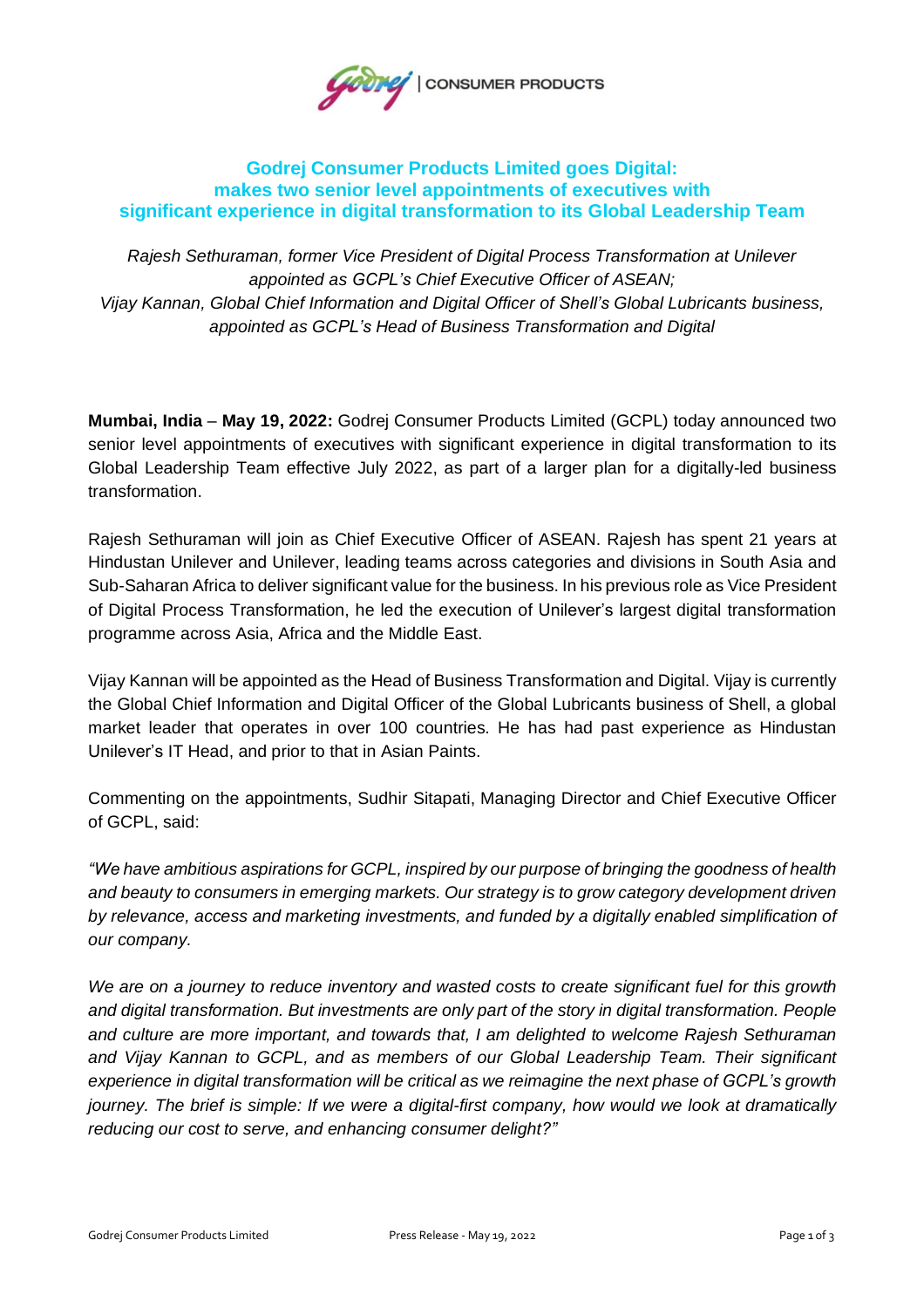## **Profile: Rajesh Sethuraman**

Rajesh Sethuraman has 26 years of work experience, the majority of which he has spent at Unilever, leading teams across categories and divisions in South Asia and Sub-Saharan Africa to deliver significant value for the business. He has also worked at Crompton Greaves and Heinz India.

In his previous role, Rajesh led the execution of Unilever's largest digital transformation programme across Asia, Africa and the Middle East; enhancing customer experience, while delivering a simplified, agile, and cost-efficient organisation. The programme future-proofs the company's core operations through the end-to-end reimagination of processes, technology, and organisation design. It aims to deliver significant improvement to the bottom-line growth ambition, and enable a focus on growth.

Rajesh has also led the company's largest division in Africa – Home Care, and driven a significant portfolio turnaround, as well as led the South Asia Laundry brand development agenda.

Rajesh has an MBA from XLRI Jamshedpur and a Bachelor of Engineering from Coimbatore Institute of Technology.

## **Profile: Vijay Kannan**

Vijay Kannan has over 19 years of work experience in the Consumer Goods and Energy industries with multinational organisations like Shell and Unilever, leading multi-disciplinary teams to deliver significant business results and superior customer and consumer experiences.

In his current role, Vijay is the Global Chief Information and Digital Officer of the Global Lubricants business of Shell, a global market leader that operates in over 100 countries. He has been instrumental in building digital ecosystems to transform customer engagement, and route-to-market capabilities and innovations around new digital native business models by unlocking the power of data and data intelligence. He is also responsible for the broader B2B customer transformation at Shell. He has delivered a market leading e-commerce platform for Shell s customers, and enriched the customer service experience through seamless omnichannel engagement capabilities to improve supply chain transparency. He has had past experience as Hindustan Unilever s IT Head, and prior to that in Asian Paints.

Vijay has an MBA from IIM Lucknow and a Bachelor of Engineering from College of Engineering Guindy, Chennai.

## **Godrej Consumer Products Limited**

Godrej Consumer Products is a leading emerging markets company. As part of the 125-year young Godrej Group, we are fortunate to have a proud legacy built on the strong values of trust, integrity and respect for others. At the same time, we are growing fast and have exciting, ambitious aspirations.

Today, our Group enjoys the patronage of 1.15 billion consumers globally, across different businesses. We rank among the largest Household Insecticide and Hair Care players in emerging